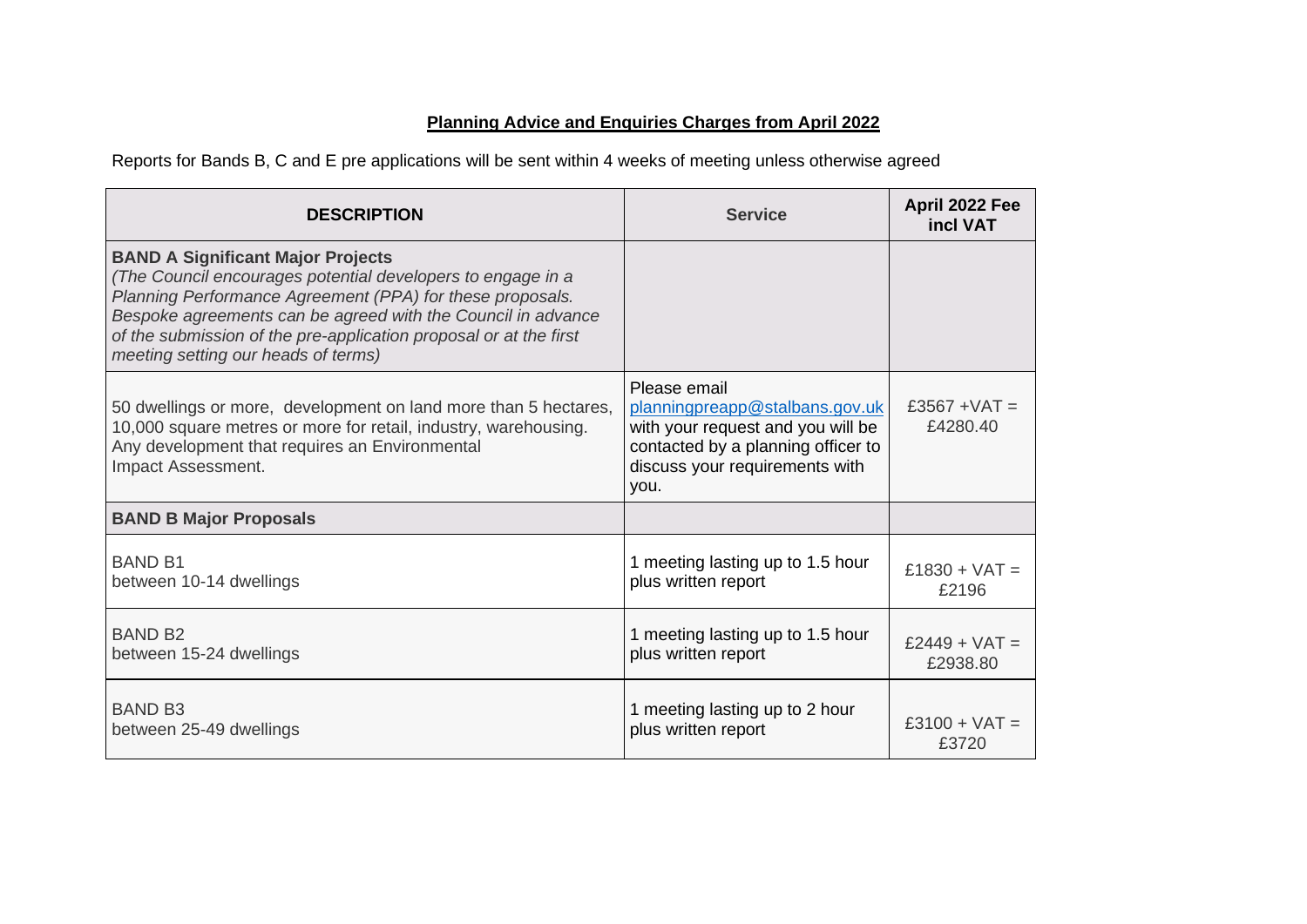| <b>BAND B4</b><br>Change of use between 1000-4999 square metres of buildings and<br>land;<br>or non-residential development such as retail, leisure, industry,<br>warehousing,<br>agriculture                                    | 1 meeting lasting up to 1.5 hour<br>plus written report                            | £1830 + $VAT =$<br>£2196   |
|----------------------------------------------------------------------------------------------------------------------------------------------------------------------------------------------------------------------------------|------------------------------------------------------------------------------------|----------------------------|
| <b>BAND B5</b><br>between 1 hectare and 4.99 hectares for non-residential<br>development such as retail, leisure, industry, warehousing,<br>agriculture                                                                          | 1 meeting lasting up to 2 hour<br>plus written report                              | $£3100 + VAT =$<br>£3720   |
| <b>BAND C Minor Proposals</b>                                                                                                                                                                                                    |                                                                                    |                            |
| <b>BAND CH</b><br>1 new or replacement dwelling                                                                                                                                                                                  | 1 meeting lasting up to 30<br>minutes plus written report                          | $£376 + VAT =$<br>£451.20  |
| <b>BAND CH1</b><br>1 new or replacement dwelling (including written Listed Building<br>and/or Conservation advice)                                                                                                               | 1 meeting with Planning Officer<br>lasting up to 30 minutes plus<br>written report | $£446 + VAT =$<br>£535.20  |
| <b>BAND C1</b><br>Minor Proposals for 2-4 dwellings<br>(including replacement dwellings)                                                                                                                                         | 1 meeting lasting up to 1 hour<br>plus written report                              | $£953 + VAT =$<br>£1143.60 |
| <b>BAND C2</b><br>Minor Proposals 5-9 dwellings                                                                                                                                                                                  | 1 meeting lasting up to 1 hour<br>plus written report                              | $£1235 + VAT$<br>$=$ £1482 |
| <b>BAND C3</b><br>Change of use between 1-999 square metres of buildings and<br>land;<br>or non-residential development such as retail, leisure,<br>industry, warehousing, agriculture, education, care home, sui<br>generis use | 1 meeting lasting up to 1 hour<br>plus written report                              | £1235 + $VAT =$<br>£1482   |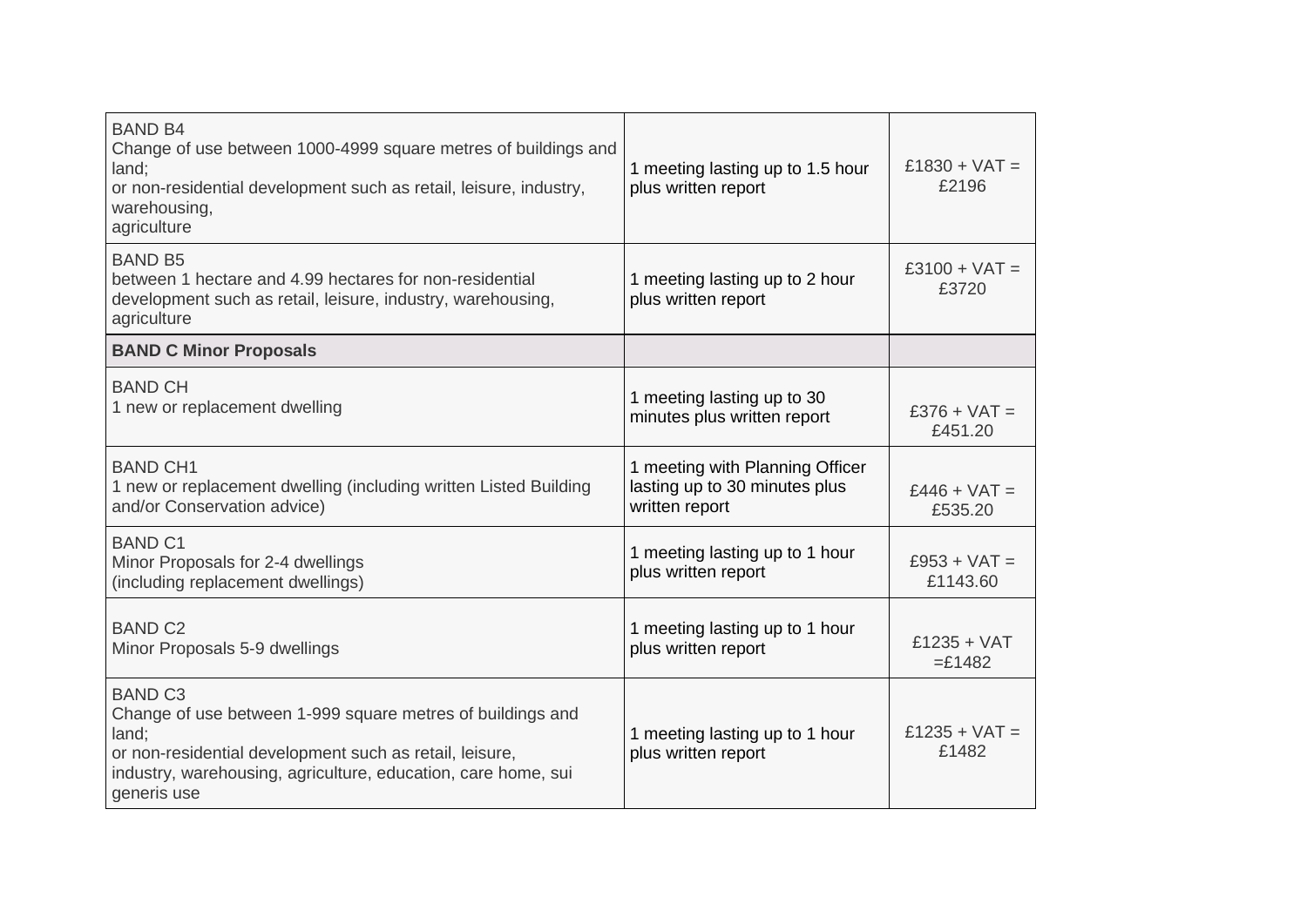| <b>BAND C4</b><br>Advertisements                                                                                                                                                    | 1 meeting lasting up to 30<br>minutes report sent within 3<br>weeks of meeting                         | $£240 + VAT =$<br>£288    |
|-------------------------------------------------------------------------------------------------------------------------------------------------------------------------------------|--------------------------------------------------------------------------------------------------------|---------------------------|
| <b>BAND D Householder extensions and alterations</b>                                                                                                                                |                                                                                                        |                           |
| <b>BAND D1</b><br>Householder extensions and alterations                                                                                                                            | 1 meeting lasting up to 30<br>minutes - report sent within 3<br>weeks of meeting                       | $£240 + VAT =$<br>£288    |
| BAND D1A Householder extensions and alterations for Listed<br>Buildings and/or properties in a conservation area ((including<br>written Listed Building and/or Conservation advice) | 1 meeting with Planning Officer<br>lasting up to 30 minutes - report<br>sent within 3 weeks of meeting | $£310 + VAT =$<br>£372.00 |
| <b>BAND D2</b><br>Householder extensions and alterations - written advice only                                                                                                      | Letter only - sent within 3 weeks<br>of acceptance of request                                          | £151 + $VAT =$<br>£181.20 |
| BAND D2A Householder extensions and alterations for Listed<br>Buildings and/or properties in a conservation area-written advice<br>only                                             | Letter only - sent within 3 weeks<br>of acceptance of request                                          | $£221 + VAT =$<br>£265.20 |
| <b>BAND E Listed Buildings and Conservation</b>                                                                                                                                     |                                                                                                        |                           |
| <b>BAND E2</b><br>Listed building and/or conservation advice for all proposals                                                                                                      | 1 meeting lasting up to 1<br>hour plus written report                                                  | $£912 + VAT =$<br>£1094   |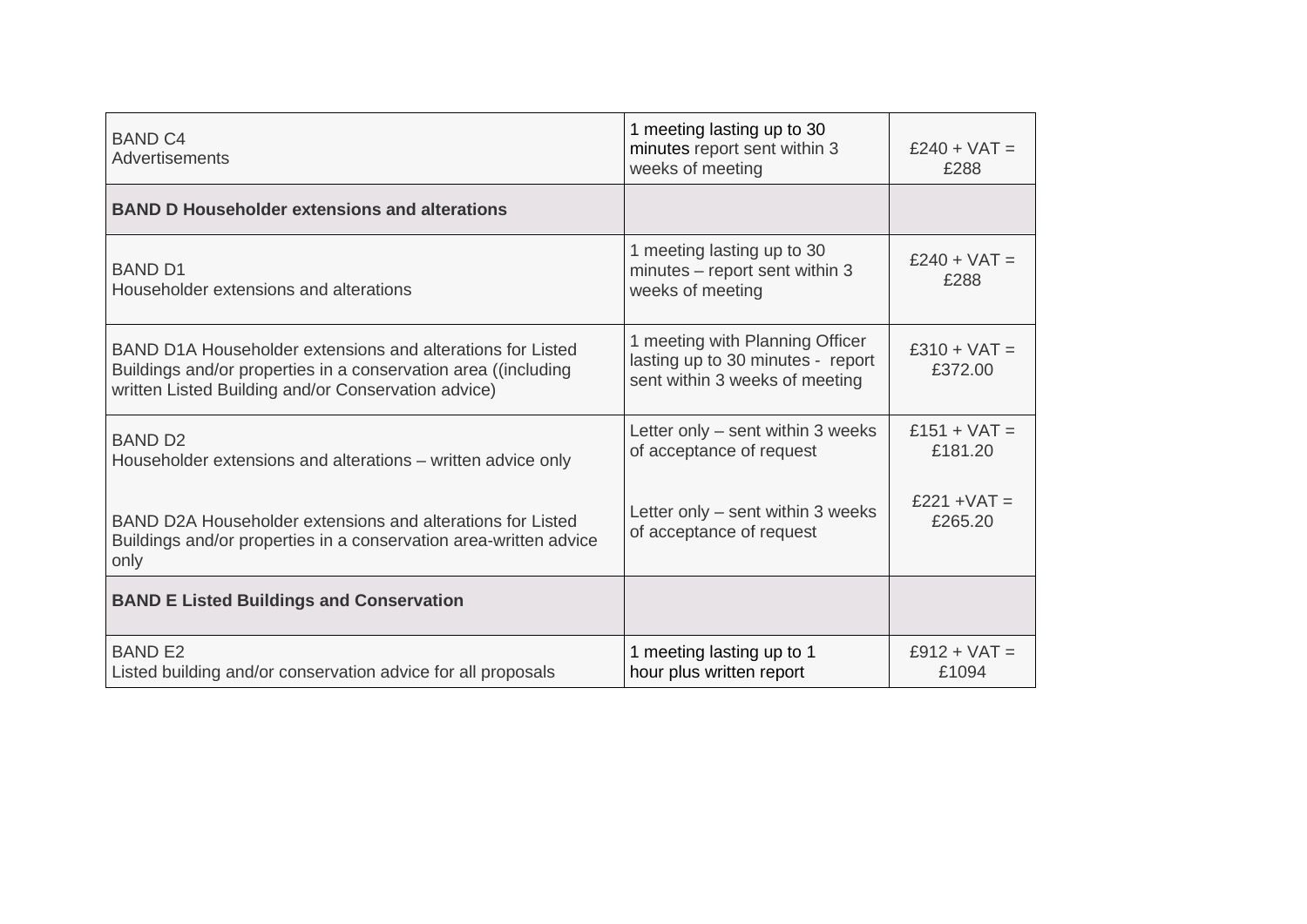## **Additional services**

**For these additional pre application services please email planningpreapp@stalbans.gov.uk**

| <b>DESCRIPTION</b>                                                                                                                                      |                                     | <b>COST</b>                         |  |
|---------------------------------------------------------------------------------------------------------------------------------------------------------|-------------------------------------|-------------------------------------|--|
| SITE VISITS FOR PRE APPLICATIONS (PER OFFICER) BOOKED WITH PRE APPLICATION REQUEST – TO TAKE PLACE PRIOR TO ANY<br><b>MEETING OR REPORT PREPARATION</b> |                                     |                                     |  |
| <b>MAJOR PROPOSALS</b><br><b>BAND A</b><br><b>BAND B</b>                                                                                                | 1 site visit                        | £304 plus $VAT = £364.80$           |  |
| <b>BAND C MINOR PROPOSALS</b>                                                                                                                           | 1 site visit                        | £230 plus $VAT = £276$              |  |
| ATTENDANCE OF ADDITIONAL OFFICER AT PRE APPLICATION MEETING (PER OFFICER)                                                                               |                                     |                                     |  |
| <b>MAJOR PROPOSALS</b><br><b>BAND A /BAND B3/BAND B5</b>                                                                                                | 1 meeting lasting up to 2<br>hours  | £430 + $VAT = £516$                 |  |
| <b>MAJOR PROPOSALS</b><br><b>BAND B1/B2/BAND B4</b>                                                                                                     | 1 meeting lasting up to<br>1.5 hour | £395 + $VAT = £474$                 |  |
| <b>MINOR PROPSALS</b><br><b>BAND C1/C2/C3</b>                                                                                                           | 1 meeting lasting up to 1<br>hour   | £340 + VAT = £408                   |  |
| <b>FOLLOW UP PRE APPLICATION REPORT/ MEETING</b>                                                                                                        |                                     |                                     |  |
| Must be requested within one month of receipt of pre application advice                                                                                 | As original meeting                 | 50% of initial pre application cost |  |
|                                                                                                                                                         |                                     |                                     |  |
|                                                                                                                                                         |                                     |                                     |  |
|                                                                                                                                                         |                                     |                                     |  |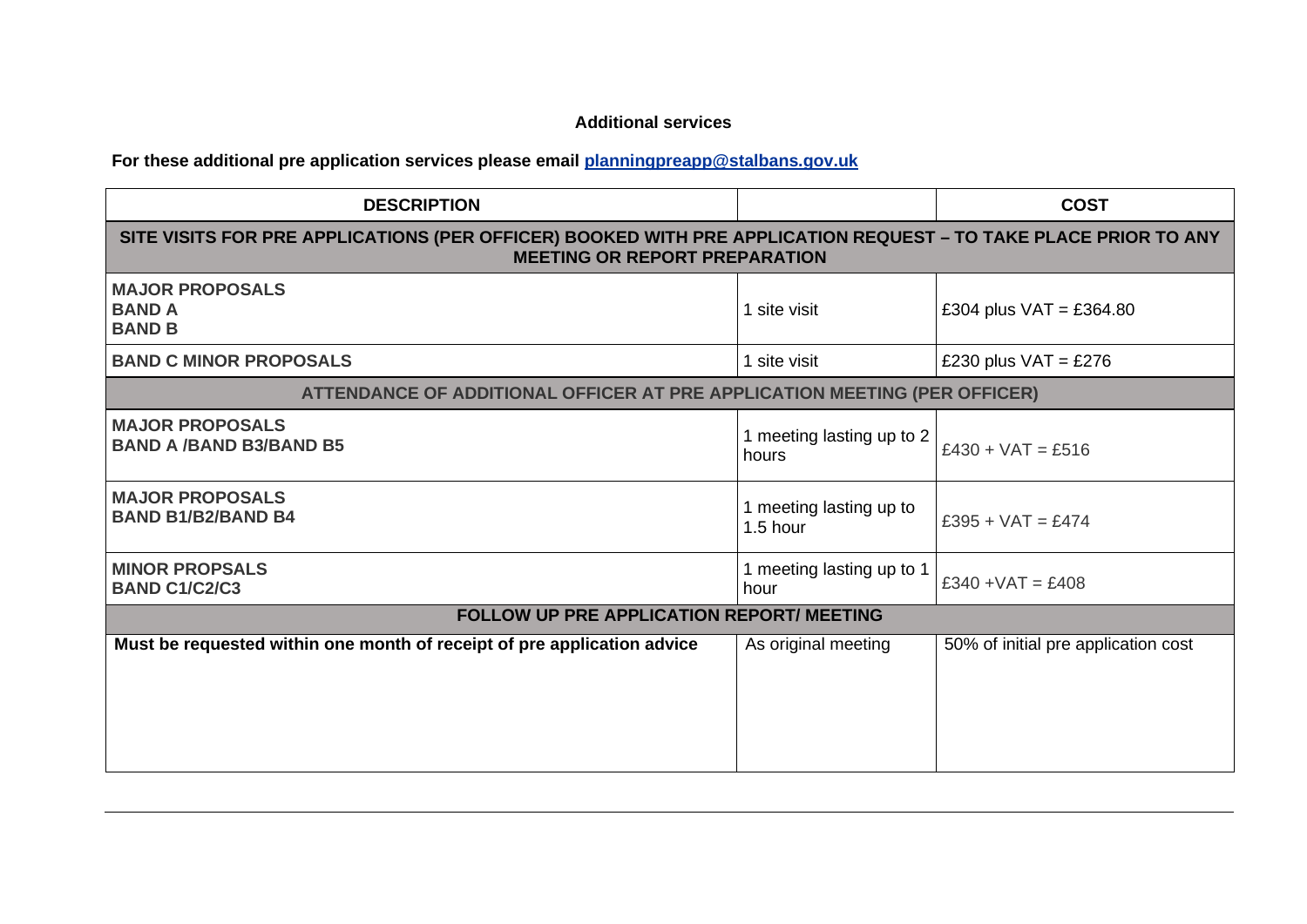**For the following services please email planning@stalbans.gov.uk with your request** 

| <b>REQUEST FOR CONFIRMATION OF COMPLIANCE WITH LEGAL AGREEMENTS (S106)</b>                                                                                  |                                                                        |                         |
|-------------------------------------------------------------------------------------------------------------------------------------------------------------|------------------------------------------------------------------------|-------------------------|
| A request for confirmation of compliance with a specific agreement is a<br>chargeable request                                                               | 6 weeks from receipt of<br>payment                                     | $£116 + VAT = £139.20$  |
| Request for information relating only to the payment of financial<br>obligations with a specific agreement is a chargeable request.                         | 4 weeks from receipt of<br>payment                                     | $£116 + VAT = £139.20$  |
| <b>OTHER HOUSEHOLDER ENQUIRIES</b>                                                                                                                          |                                                                        |                         |
| These enquiries will not provide an assessment the planning merits of the proposal<br>or advise if planning permission is likely to be granted.             | Within 3 weeks of<br>receipt of payment<br>email or letter:            |                         |
| 1. Request confirmation on whether a proposal requires permission and if so<br>what type of application is required                                         | 1. Written<br>confirmation plus<br>type of application<br>if required. | $£77.00 + VAT = £92.40$ |
| 2. Check if a specific proposal falls under permitted development rights or<br>whether permitted development rights have been withdrawn on the<br>property. | 2. Written<br>confirmation PD<br>rights exist/have<br>been withdrawn   | $£77.00 + VAT = £92.40$ |
| 3. Planning History<br>Note You can inspect the Planning Statutory Register free of charge                                                                  | 3. Details of recent<br>planning history of<br>your property           | $£99 + VAT = £118.80$   |
| RESEARCH REQUESTS - CHARGE DEPENDENT ON REQUEST MINIUMUM CHARGE (2 Hours)IS £122 + VAT = £146.40                                                            |                                                                        |                         |